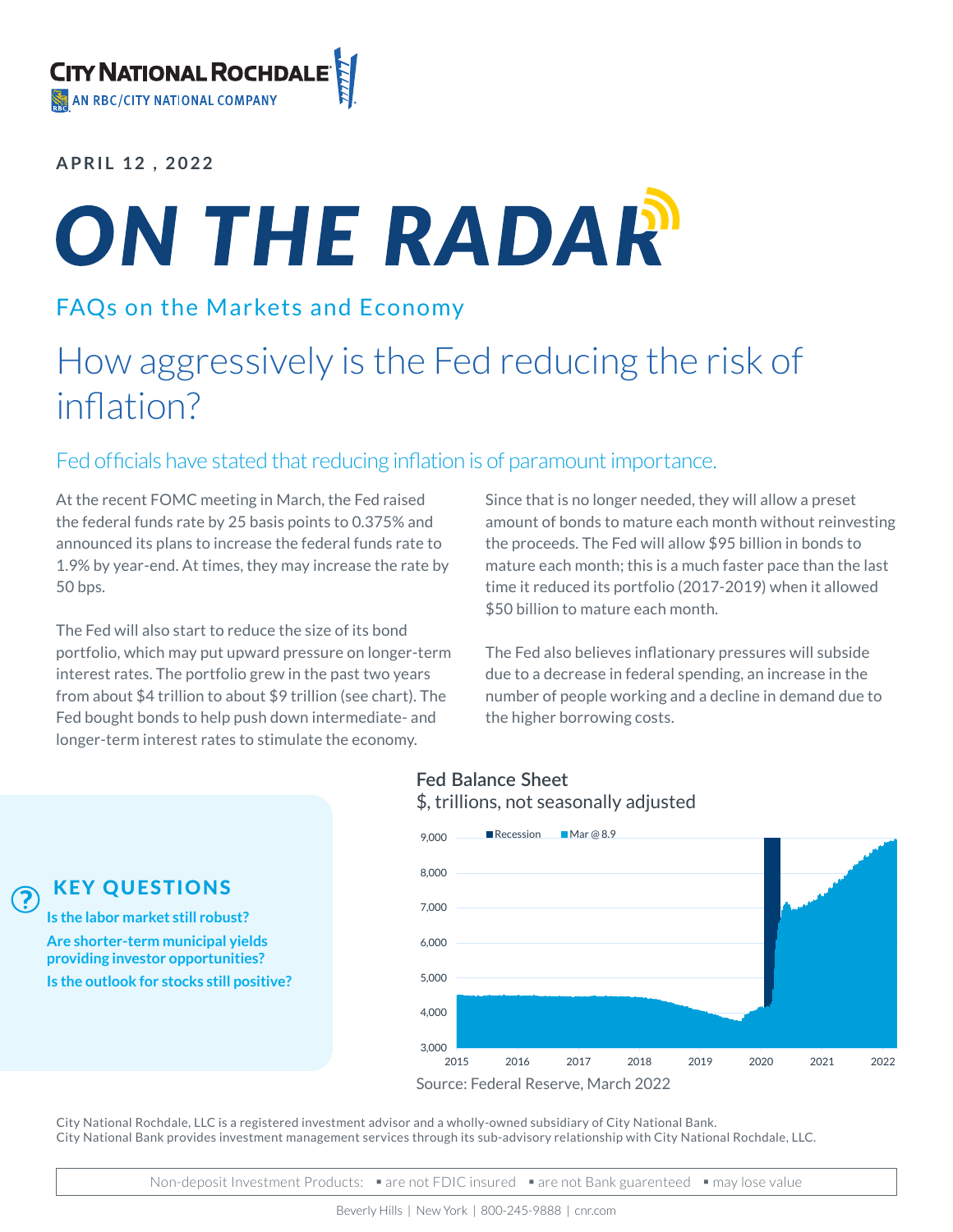# Is the labor market still robust?

### The March labor report was another strong report.

The unemployment rate fell to 3.6%, the lowest level of this expansion and the lowest rate since the pre-recession low of 3.5%. Nonfarm payroll increased by 431,000, and the previous two months were revised up by 95,000. Wages continue to grow and stand at 5.6% y-o-y. The labor force participation rate (percent of the working-age population working or looking for a job) continues to increase and now stands at the highest rate since the recession, but still well below the pre-recession rate (see chart). Higher wages, reduced savings, and a healthier workplace are the key reasons people are returning to the labor force.

The continued strength in employment gains gives the Fed more reason to continue tightening monetary policy and it increases the Fed's chances to raise the federal funds rate by 50 basis points at their next meeting in May.

## **Labor Force Participation Rate**

percent, seasonally adjusted

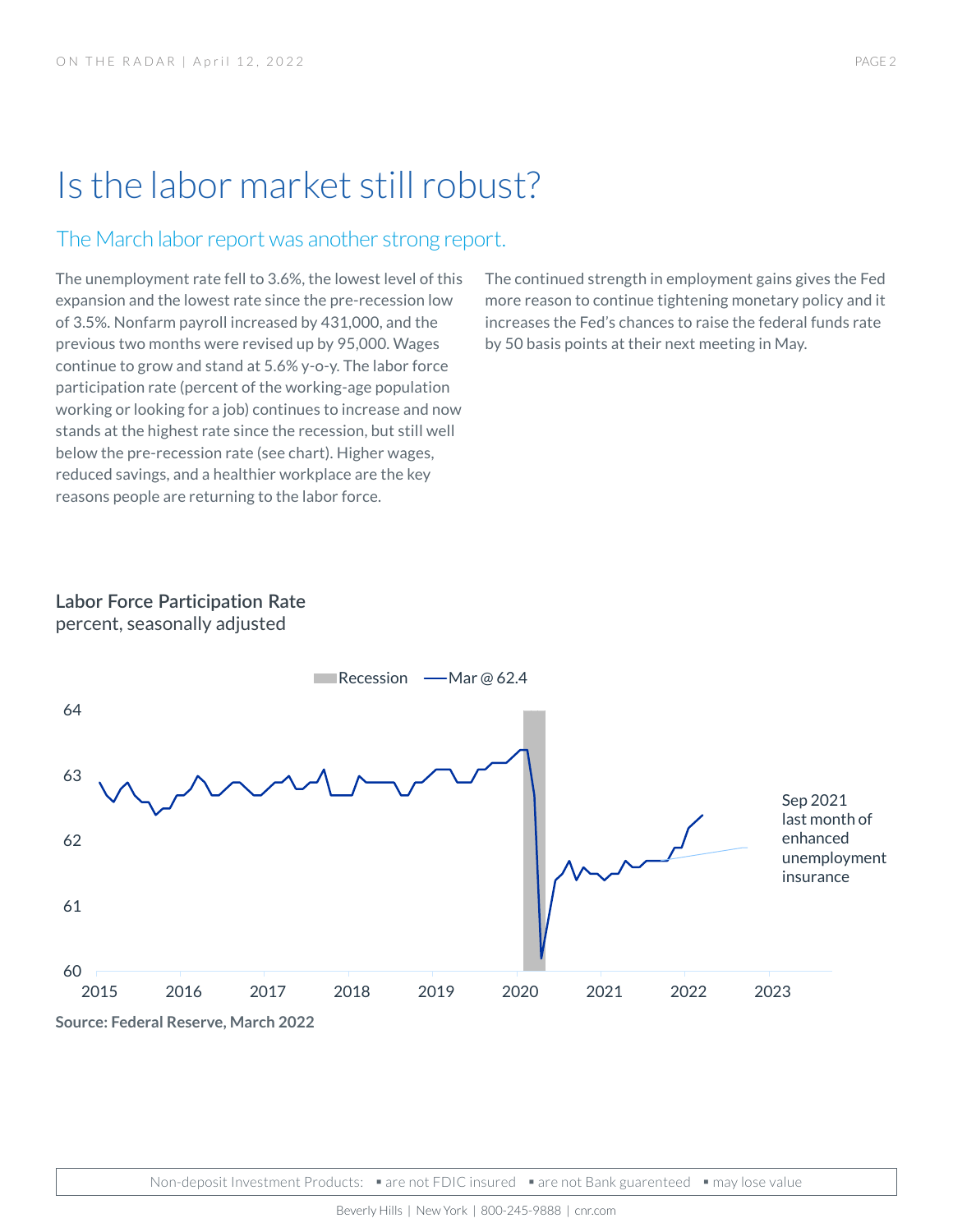# Are shorter-term municipal yields providing investor opportunities?

In March, the Fed raised its benchmark rate by 25 bps and signaled that a more aggressive tightening campaign is likely to follow this year to help temper inflation.

As a result, market pricing reflects a hawkish FOMC with shorter maturity yields experiencing a sharp rise since the beginning of the year. The SIFMA Index, a reference rate of 7-day municipal securities, exceeds 50 bps for the first time since 2020. Other security structures, like fixed-rate bonds and commercial paper, benefit from higher yields that offer investors attractive opportunities relative to 1-month Treasury bills. As the fed funds rate increases this year, variable rate demand obligations (VRBOs) and other floating rate securities should rise in tandem, paving the way for shorter-term investments to play a more important role in liquidity management and corporate cash portfolios.

Shorter-term strategies could unlock appreciable value compared to a year ago. Investors can shift duration risk

given the flatness of the yield curve while being more "flexible" to take advantage of opportunities that consider the full range of monetary policy decisions. With fed funds anchored at or near zero in 10 of the past 13 years, a market previously starved of yield now offers more attractive risk-adjusted portfolio yields that better balance client objectives against duration uncertainty in the current environment. For example, a 1-3yr liquidity management strategy could currently earn approximately 1.4% gross yield (2.3% taxable-equivalent) versus a meager 20 bps a year ago (or 35 bps taxable-equivalent). As market volatility continues and evidence of a waning appetite for longer-term bonds persists, lower-duration, shorter-term securities help provide a defensive buffer and relative value opportunity within portfolios.



#### **Short-Term Rates 1 year ago vs. Today**

Source: Bloomberg

Past performance or performance based upon assumptions is no guarantee of future results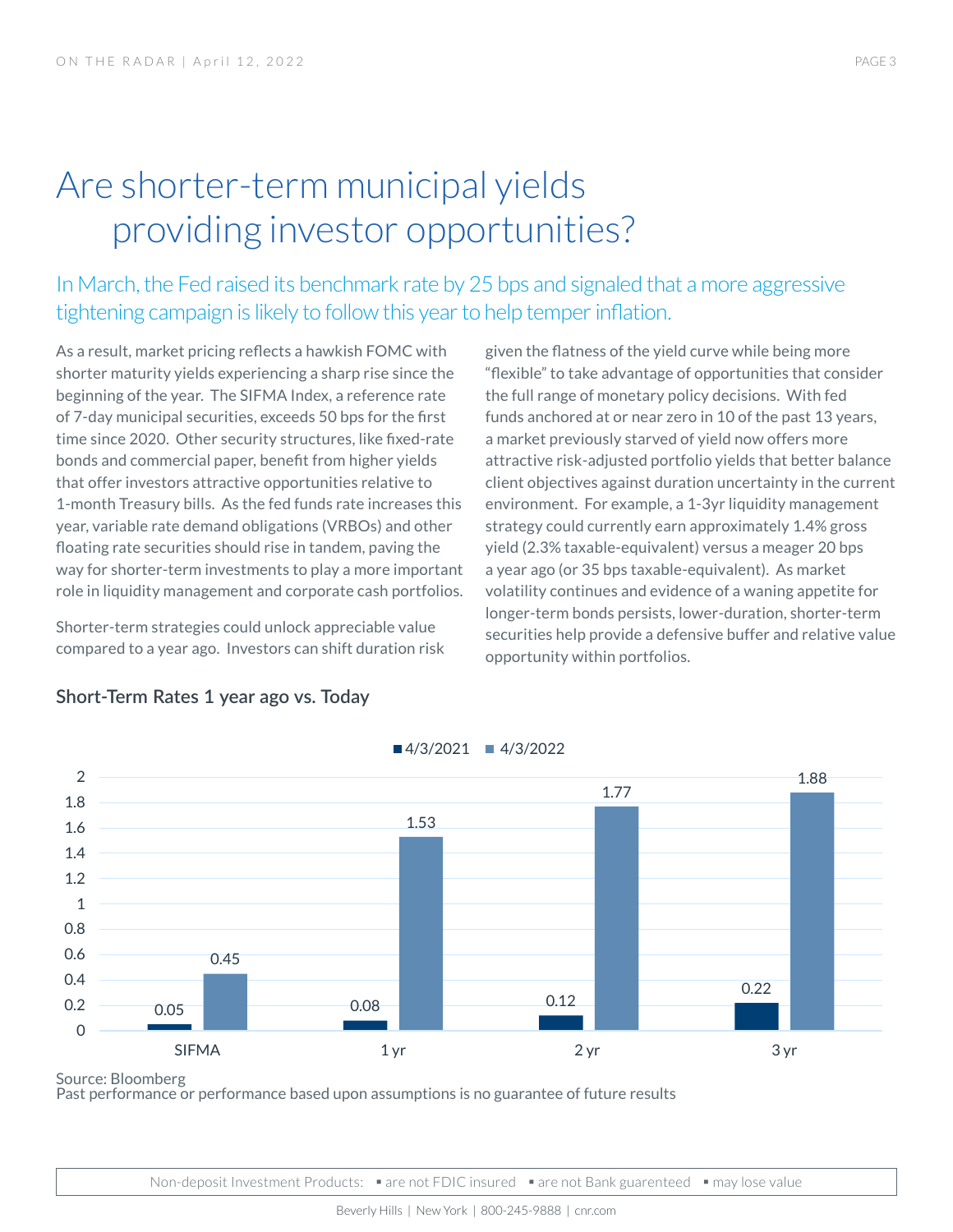# Is the outlook for stocks still positive?

U.S. equity markets have rebounded nearly 6% from March lows, climbing several walls of worry, including the ongoing war in Ukraine, higher inflationary pressures, and an increasingly more aggressive Fed.

Although the path forward for stocks has gotten tougher, we continue to see scope for modest gains over the next 12 months.

So far incoming economic data has been resilient. Corporate and household fundamentals remain strong, and the US economy is far more insulated from the direct impacts of the Ukraine War than other regions of the world, particularly Europe. The primary risk from the war has come from inflationary pressures driven by the global shock to energy and food supplies. Nevertheless, we still expect

inflation to begin to move downward over the second half of 2022 as base effects turn favorable and reopening pressures moderate.

It should also not be lost that while interest rates are now rising, they still remain very low by historical standards. Although we think Fed tightening, and the implications that has for interest rates across the yield curve, could eventually pose a more credible headwind to economic momentum and stock market gains, our base-case view remains that the U.S. economy is not heading into a recession in 2022.

For investors, history shows that in most cases, after an initial period of flat returns, stocks have performed well during Fed tightening cycles. Even tightening cycles that preceded recessions saw higher equity returns on average 12 and 24 months later.

While we suspect markets will remain volatile until the uncertainty surrounding these key concerns subsides, we don't think the bull market has yet run its course and that the strength of underlying fundamental conditions should offer broader support to stock prices over time.

## **Median S&P 500 Level**





Source: RBC Global Asset Management, RBC Wealth Management, Bloomberg; data range: 1954-2018, normalized, with level at first hike =100

Past performance or performance based upon assumptions is no guarantee of future results